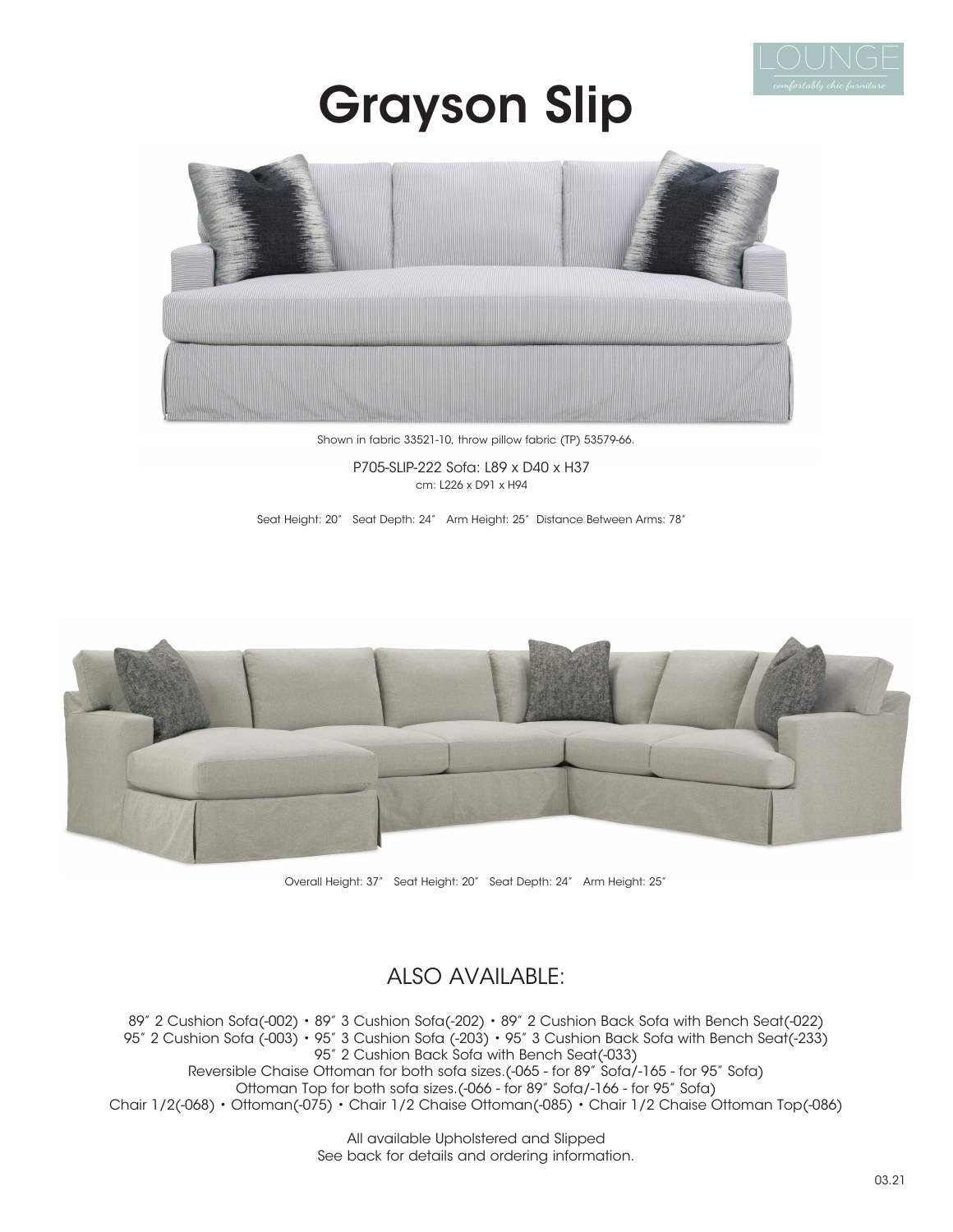# Grayson Slip

| <b>Standard Features</b>                     | P705-SLIP-202<br>P705-SLIP-002 | P705-SLIP-033<br>P705-SLIP-203<br>P705-SLIP-022<br>P705-SLIP-233 | P705<br><b>SLIP-068</b> | P705<br><b>SLIP-075</b> | P705<br><b>SLIP-085</b>  | P705<br><b>SLIP-086</b> | P705<br><b>SLIP-065*</b><br>P705<br><b>SLIP-165*</b> | P705<br><b>SLIP-066*</b><br>P705<br>SLIP-166** |
|----------------------------------------------|--------------------------------|------------------------------------------------------------------|-------------------------|-------------------------|--------------------------|-------------------------|------------------------------------------------------|------------------------------------------------|
| Loose Pillow Back                            |                                |                                                                  |                         | N/A                     | N/A                      | N/A                     | N/A                                                  | N/A                                            |
| <b>Suspension System</b>                     | sinuous                        | sinuous                                                          | sinuous                 | webbing                 | webbing                  | webbing                 | webbina                                              | N/A                                            |
| Two 22" Welted Down-Blend Throw Pillows (TP) |                                |                                                                  | $\checkmark$ (1)        | N/A                     | N/A                      | N/A                     | N/A                                                  | N/A                                            |
| Harmony Cushion                              |                                |                                                                  |                         |                         | ┙                        |                         |                                                      |                                                |
| <b>Options - See Price List for Prices</b>   |                                |                                                                  |                         |                         |                          |                         |                                                      |                                                |
| <b>Feather Soft Cushion</b>                  |                                |                                                                  |                         |                         | $\overline{\mathcal{L}}$ |                         |                                                      |                                                |
| Extra Throw Pillows (XP)                     |                                |                                                                  | N/A                     | N/A                     | N/A                      | N/A                     | N/A                                                  | N/A                                            |
| <b>Fitted Arm Covers</b>                     |                                |                                                                  |                         | N/A                     | N/A                      | N/A                     | N/A                                                  | N/A                                            |

#### Pattern Availability: RG, PS, NM, RS

\* Reversible Chaise Otto or Otto Top for the 89" Sofa

\*\* Reversible Chaise Otto or Otto Top for the 95" Sofa

This is a suggested application. Application is subject to change.

Sizes and Dimensions will vary from piece to piece due to the individual hand craftsmanship used in every style we produce.

All furniture style names are for internal reference only, not intended for commercial use.

### Grayson Slip Sectional

| <b>Standard Features</b>                    | P705-SLIP-041<br><b>Large Armless</b> | P705-SLIP-061<br><b>Small Armless</b> | P705-SLIP-110/111<br><b>Right/Left Chaise</b> | P705-SLIP-114/115<br>Right/Left Two<br>Seated End | P705-SLIP-118/119<br><b>Right/Left Three Seated</b><br>End w/ Corner |
|---------------------------------------------|---------------------------------------|---------------------------------------|-----------------------------------------------|---------------------------------------------------|----------------------------------------------------------------------|
| Loose Pillow Back                           |                                       |                                       |                                               |                                                   |                                                                      |
| One 22" Welted Down-Blend Throw Pillow (TP) | N/A                                   | N/A                                   |                                               |                                                   | $\checkmark$ (2)                                                     |
| Harmony Cushion                             |                                       |                                       |                                               |                                                   |                                                                      |
| <b>Suspension System</b>                    | sinuous                               | sinuous                               | sinuous                                       | sinuous                                           | sinuous                                                              |
| <b>Options - See Price List for Prices</b>  |                                       |                                       |                                               |                                                   |                                                                      |
| Extra Throw Pillows (XP)                    | N/A                                   | N/A                                   |                                               |                                                   |                                                                      |
| <b>Fitted Arm Covers</b>                    | N/A                                   | N/A                                   |                                               |                                                   |                                                                      |
| Feather Soft Cushion Package                |                                       |                                       |                                               |                                                   |                                                                      |

#### Pattern Availability: RG, PS, NM, RS

This is a suggested application. Application is subject to change.

Sizes and Dimensions will vary from piece to piece due to the individual hand craftsmanship used in every style we produce. All furniture style names are for internal reference only, not intended for commercial use.